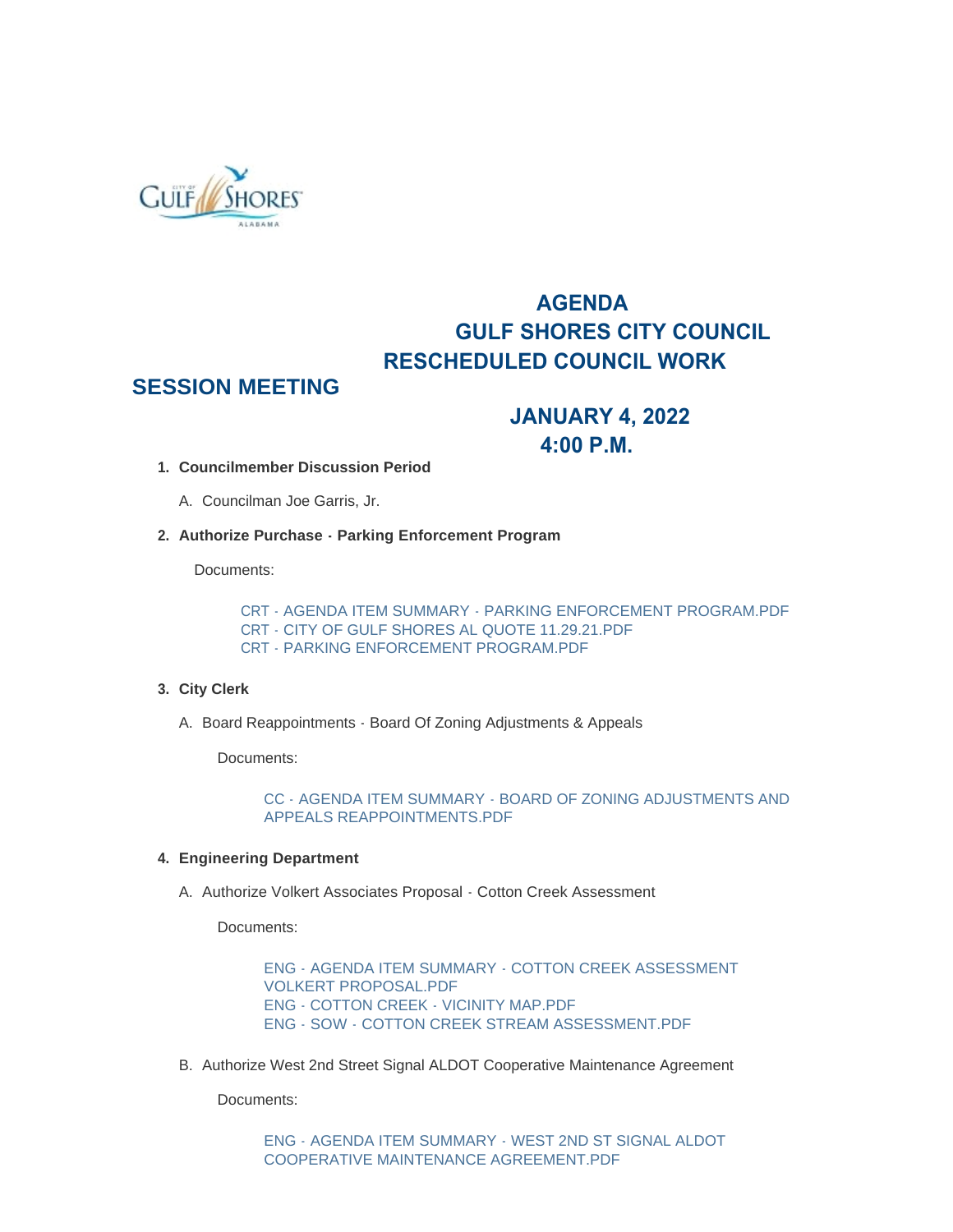[ENG - GS W.2ND AT 180 MAINT RESOLU..PDF](https://www.gulfshoresal.gov/AgendaCenter/ViewFile/Item/9616?fileID=19799) [ENG - AL180 AT W. 2ND MAIN.AGREEFOR SIGNATURES.PDF](https://www.gulfshoresal.gov/AgendaCenter/ViewFile/Item/9616?fileID=19798) [ENG - SIGNAL VICINITY MAP.PDF](https://www.gulfshoresal.gov/AgendaCenter/ViewFile/Item/9616?fileID=19800) [ENG - WEST 2ND ST-HWY 180 SIGNAL PLAN.PDF](https://www.gulfshoresal.gov/AgendaCenter/ViewFile/Item/9616?fileID=19801)

#### **Public Works Department 5.**

A. Award Bid - Tree Spade

Documents:

[PW - AGENDA ITEM SUMMARY - 2022 TREE SPADE BID.PDF](https://www.gulfshoresal.gov/AgendaCenter/ViewFile/Item/9618?fileID=19804) [PW - 2022 TREE SPADE BID TAB.PDF](https://www.gulfshoresal.gov/AgendaCenter/ViewFile/Item/9618?fileID=19805)

B. Award Bid - Janitorial Supplies

Documents:

[PW - AGENDA ITEM SUMMARY - JANITORIAL SUPPLIES BID.PDF](https://www.gulfshoresal.gov/AgendaCenter/ViewFile/Item/9619?fileID=19806) [PW - JANITORIAL SUPPLIES BID TAB.PDF](https://www.gulfshoresal.gov/AgendaCenter/ViewFile/Item/9619?fileID=19807)

#### **Police Department 6.**

2022 Spring Break Alcohol Ban A.

Documents:

[PD - AGENDA ITEM SUMMARY - 2022 SPRING BREAK ALCOHOL](https://www.gulfshoresal.gov/AgendaCenter/ViewFile/Item/9617?fileID=19802)  BAN.PDF [PD - 2021-2022 SCHOOL CALENDAR.PDF](https://www.gulfshoresal.gov/AgendaCenter/ViewFile/Item/9617?fileID=19803)

#### **Recreation And Cultural Affairs 7.**

A. Public Assembly Permit Application - COGS Music At Meyer

Documents:

```
RAC - PUBLIC ASSEMBLY PERMIT APPLICATION - MUSIC AT MEYER.PDF
```
B. Public Assembly Permit Application - 2022 COGS Mardi Gras Parade

Documents:

[RAC - PUBLIC ASSMEBLY PERMIT APPLICATION - 2022 COGS MARDI](https://www.gulfshoresal.gov/AgendaCenter/ViewFile/Item/9620?fileID=19808)  GRAS PARADE.PDF

C. Public Assembly Permit Application - 6th Annual Zydeco Crawfish Festival

Documents:

[RAC - PUBLIC ASSEMBLY PERMIT APPLICATION - 6TH ANNUAL ZYDECO](https://www.gulfshoresal.gov/AgendaCenter/ViewFile/Item/9622?fileID=19810)  CRAWFISH FESTIVAL.PDF

D. Public Assembly Permit Application - Zydeco Crawfish Festival 5K

Documents: